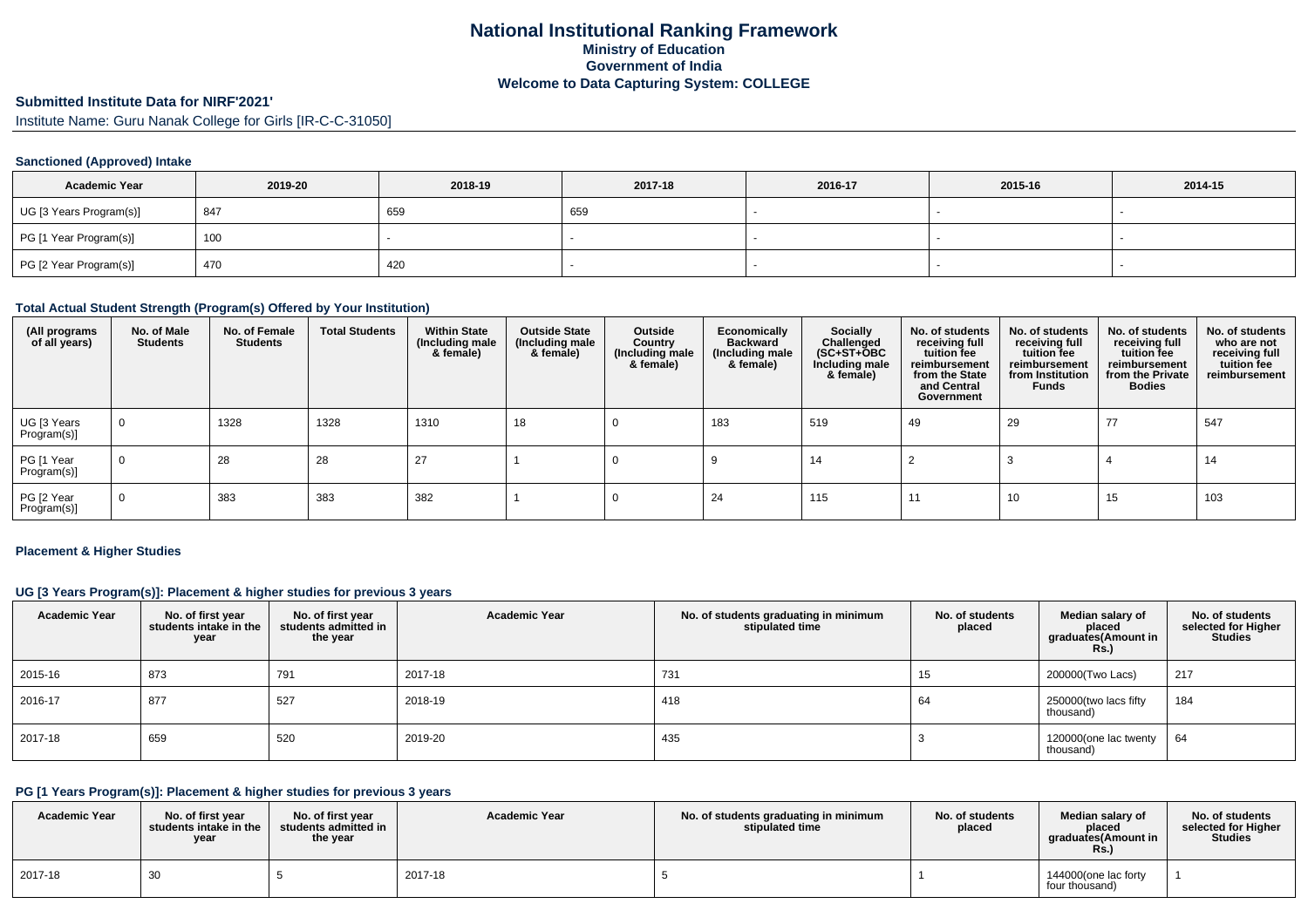| 2018-19 | ັບ  |    | 2018-19 |    | 96000(ninety six<br>thousand) |  |
|---------|-----|----|---------|----|-------------------------------|--|
| 2019-20 | 100 | ىء | 2019-20 | 26 | 96000(ninety six<br>thousand) |  |

# **PG [2 Years Program(s)]: Placement & higher studies for previous 3 years**

| <b>Academic Year</b> | No. of first year<br>students intake in the<br>year | No. of first year<br>students admitted in<br>the year | <b>Academic Year</b> | No. of students graduating in minimum<br>stipulated time | No. of students<br>placed | Median salary of<br>placed<br>graduates(Amount in<br>R <sub>S</sub> | No. of students<br>selected for Higher<br>Studies |
|----------------------|-----------------------------------------------------|-------------------------------------------------------|----------------------|----------------------------------------------------------|---------------------------|---------------------------------------------------------------------|---------------------------------------------------|
| 2016-17              | 400                                                 | 240                                                   | 2017-18              | 235                                                      | 23                        | 200000(two lacs)                                                    | 22                                                |
| 2017-18              | 480                                                 | 213                                                   | 2018-19              | 205                                                      | 30                        | 240000(two lac forty<br>thousand)                                   | 32                                                |
| 2018-19              | 420                                                 | 190                                                   | 2019-20              | 181                                                      | 18                        | 168000(one lac sixty<br>eight thousand)                             | 23                                                |

## **Financial Resources: Utilised Amount for the Capital expenditure for previous 3 years**

| <b>Academic Year</b>                                                                                 | 2019-20                                                                    | 2018-19                                                          | 2017-18                                                   |  |  |  |  |  |  |  |
|------------------------------------------------------------------------------------------------------|----------------------------------------------------------------------------|------------------------------------------------------------------|-----------------------------------------------------------|--|--|--|--|--|--|--|
|                                                                                                      | <b>Utilised Amount</b>                                                     |                                                                  | <b>Utilised Amount</b>                                    |  |  |  |  |  |  |  |
| Annual Capital Expenditure on Academic Activities and Resources (excluding expenditure on buildings) |                                                                            |                                                                  |                                                           |  |  |  |  |  |  |  |
| Library                                                                                              | 313089 (three lacs thirteen thousand eighty nine)                          | 267074 (two lacs sixty seven thousand seventy four)              | 231580 (two lacs thirty one thousand five)                |  |  |  |  |  |  |  |
| New Equipment for Laboratories                                                                       | 3482985 (thirty four lacs eighty two thousand nine hundred<br>eighty five) | 1020737 (ten lacs twenty thousand seven hundred thirty<br>seven) | 463160 (four lacs sixty three thousand one hundred sixty) |  |  |  |  |  |  |  |
| Other expenditure on creation of Capital Assets (excluding<br>expenditure on Land and Building)      | 133883 (one lac thirty three thousand eight hundred eighty<br>three)       | 363914 (three lacs sixty three thousand nine hundred fourteen)   | 1451900 (fourteen lacs fifty one thousand nine hundred)   |  |  |  |  |  |  |  |

## **Financial Resources: Utilised Amount for the Operational expenditure for previous 3 years**

| <b>Academic Year</b>                                                                                                                                                                           | 2019-20                                                                        | 2018-19                                                                             | 2017-18                                                                                   |
|------------------------------------------------------------------------------------------------------------------------------------------------------------------------------------------------|--------------------------------------------------------------------------------|-------------------------------------------------------------------------------------|-------------------------------------------------------------------------------------------|
|                                                                                                                                                                                                | <b>Utilised Amount</b>                                                         | <b>Utilised Amount</b>                                                              | <b>Utilised Amount</b>                                                                    |
|                                                                                                                                                                                                |                                                                                | <b>Annual Operational Expenditure</b>                                               |                                                                                           |
| Salaries (Teaching and Non Teaching staff)                                                                                                                                                     | 66014939 (six crores sixty lacs fourteen thousand nine<br>hundred thirty nine) | 47216235 (four crores seventy two lacs sixteen thousand two<br>hundred thirty five) | 57897222 (five crores seventy eight lacs ninety seven<br>thousand two hundred twenty two) |
| Maintenance of Academic Infrastructure or consumables and<br>other running expenditures(excluding maintenance of hostels<br>and allied services, rent of the building, depreciation cost, etc) | 14076654 (one crore forty lacs seventy six thousand six<br>hundred fifty four) | 11753008 (one crore seventeen lacs fifty three thousand eight)                      | 15328653 (one crore fifty three lacs twenty eight thousand six<br>hundred fifty three)    |
| Seminars/Conferences/Workshops                                                                                                                                                                 | 1241253 (twelve lacs forty one thousand two hundred fifty<br>three)            | 200487 (two lacs four hundred eighty seven)                                         | 114468 (one lac fourteen thousand four hundred sixty eight)                               |

### **PCS Facilities: Facilities of physically challenged students**

| 1. Do your institution buildings have Lifts/Ramps?                                                                                                        | Yes, more than 60% of the buildings |
|-----------------------------------------------------------------------------------------------------------------------------------------------------------|-------------------------------------|
| 2. Do your institution have provision for walking aids, includingwheelchairs and transportation from one building to another for<br>handicapped students? | Yes                                 |
| 3. Do your institution buildings have specially designed toilets for handicapped students?                                                                | Yes, less than 40% of the buildings |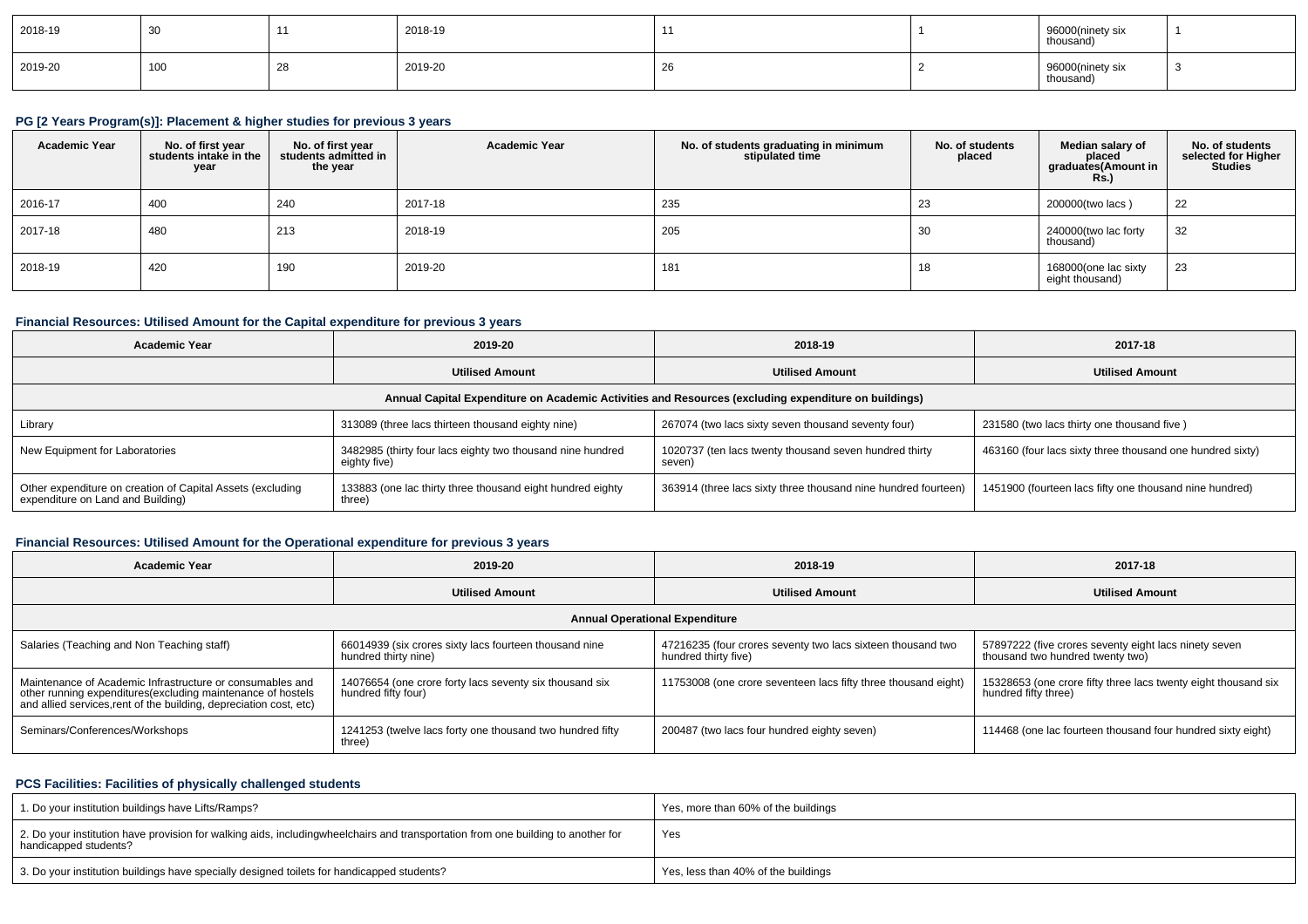### **Faculty Details**

| Srno            | Name                                | Age | Designation                                         | Gender | Qualification | <b>Experience (In</b><br>Months) | <b>Is Associated</b><br><b>Last Year</b> | <b>Currently<br/>working with<br/>institution?</b> | <b>Joining Date</b> | <b>Leaving Date</b>      | <b>Association type</b> |
|-----------------|-------------------------------------|-----|-----------------------------------------------------|--------|---------------|----------------------------------|------------------------------------------|----------------------------------------------------|---------------------|--------------------------|-------------------------|
| $\mathbf{1}$    | Ms Gurbinder<br>Kaur                | 37  | Assistant<br>Professor                              | Female | M.A           | 60                               | Yes                                      | Yes                                                | 20-07-2015          | $\overline{\phantom{a}}$ | Adhoc/<br>Contractual   |
| $\overline{2}$  | Dr Sakshi                           | 29  | Assistant<br>Professor                              | Female | Ph.D          | 83                               | Yes                                      | Yes                                                | 20-05-2017          | $\overline{\phantom{a}}$ | Regular                 |
| 3               | Dr Harpreet Kaur                    | 34  | Assistant<br>Professor                              | Female | Ph.D          | 87                               | Yes                                      | Yes                                                | 01-07-2013          | $\overline{\phantom{a}}$ | Regular                 |
| 4               | Ms Satbir Kaur                      | 36  | Assistant<br>Professor                              | Female | M. Phil       | 60                               | Yes                                      | Yes                                                | 01-08-2017          | $\overline{\phantom{a}}$ | Adhoc /<br>Contractual  |
| $5\phantom{.0}$ | Ms Shaveta<br>dargan                | 40  | Assistant<br>Professor                              | Female | M. Phil       | 210                              | Yes                                      | Yes                                                | 05-07-2006          | $\overline{\phantom{a}}$ | Regular                 |
| 6               | Dr Sukhwinder<br>Singh              | 46  | Assistant<br>Professor                              | Male   | <b>NET</b>    | 240                              | Yes                                      | Yes                                                | 21-07-2005          | $\overline{\phantom{a}}$ | Regular                 |
| $\overline{7}$  | Dr Sandeep Kaur                     | 33  | Assistant<br>Professor                              | Female | <b>NET</b>    | 72                               | Yes                                      | Yes                                                | 24-07-2013          | $\overline{\phantom{a}}$ | Regular                 |
| 8               | Ms Jaskranbir<br>Kaur               | 29  | Assistant<br>Professor                              | Female | M.Sc.         | 60                               | Yes                                      | Yes                                                | 01-08-2017          | $\overline{\phantom{a}}$ | Adhoc /<br>Contractual  |
| 9               | Dr Bali Bhadur                      | 39  | Assistant<br>Professor                              | Male   | Ph.D          | 159                              | Yes                                      | Yes                                                | 11-07-2007          | $\overline{\phantom{a}}$ | Regular                 |
| 10              | Dr Neeraj Gupta                     | 51  | Assistant<br>Professor                              | Female | Ph.D          | 172                              | Yes                                      | Yes                                                | 07-07-2006          | $\overline{\phantom{a}}$ | Regular                 |
| 11              | Dr Tejinder Kaur<br><b>Dhaliwal</b> | 56  | Dean / Principal /<br>Director / Vice<br>Chancellor | Female | Ph.D          | 292                              | Yes                                      | Yes                                                | 23-08-2002          | $\overline{\phantom{a}}$ | Regular                 |
| 12              | Ms Monika garg                      | 39  | Assistant<br>Professor                              | Female | <b>NET</b>    | 136                              | Yes                                      | Yes                                                | 20-07-2009          | $\overline{\phantom{a}}$ | Regular                 |
| 13              | Ms Rupinder kaur                    | 35  | Assistant<br>Professor                              | Female | <b>NET</b>    | 62                               | Yes                                      | Yes                                                | 04-09-2015          | $\overline{\phantom{a}}$ | Regular                 |
| 14              | Ms Harpreet Kaur                    | 26  | Assistant<br>Professor                              | Female | M.Sc.         | 36                               | Yes                                      | Yes                                                | 01-08-2018          | $\overline{\phantom{a}}$ | Adhoc /<br>Contractual  |
| 15              | Dr Prabhjeet Kaur                   | 35  | Assistant<br>Professor                              | Female | Ph.D          | 91                               | Yes                                      | Yes                                                | 23-09-2014          | $\overline{\phantom{a}}$ | Regular                 |
| 16              | Ms Richa                            | 25  | Assistant<br>Professor                              | Female | M.COM         | 30                               | Yes                                      | Yes                                                | 23-07-2018          | --                       | Adhoc /<br>Contractual  |
| 17              | <b>MS Lakhveer Kaur</b>             | 30  | Assistant<br>Professor                              | Female | M.A           | 90                               | Yes                                      | Yes                                                | 14-07-2014          | $\overline{\phantom{a}}$ | Adhoc /<br>Contractual  |
| 18              | Ms Kirandeesh<br>Kaur               | 32  | Assistant<br>Professor                              | Male   | M.Sc.         | 110                              | Yes                                      | Yes                                                | 27-09-2011          | --                       | Regular                 |
| 19              | Dr Mandeep Kaur                     | 46  | Assistant<br>Professor                              | Female | Ph.D          | 144                              | Yes                                      | Yes                                                | 31-08-2014          | Ξ.                       | Regular                 |
| 20              | Ms Rajveer jaur                     | 26  | Assistant<br>Professor                              | Female | M.Sc(Phy)     | 39                               | Yes                                      | Yes                                                | 18-07-2017          | $\overline{\phantom{a}}$ | Regular                 |
| 21              | Ms Amanpreet<br>kaur                | 36  | Assistant<br>Professor                              | Female | M. Phil       | 178                              | Yes                                      | Yes                                                | 09-07-2007          | $\overline{\phantom{a}}$ | Regular                 |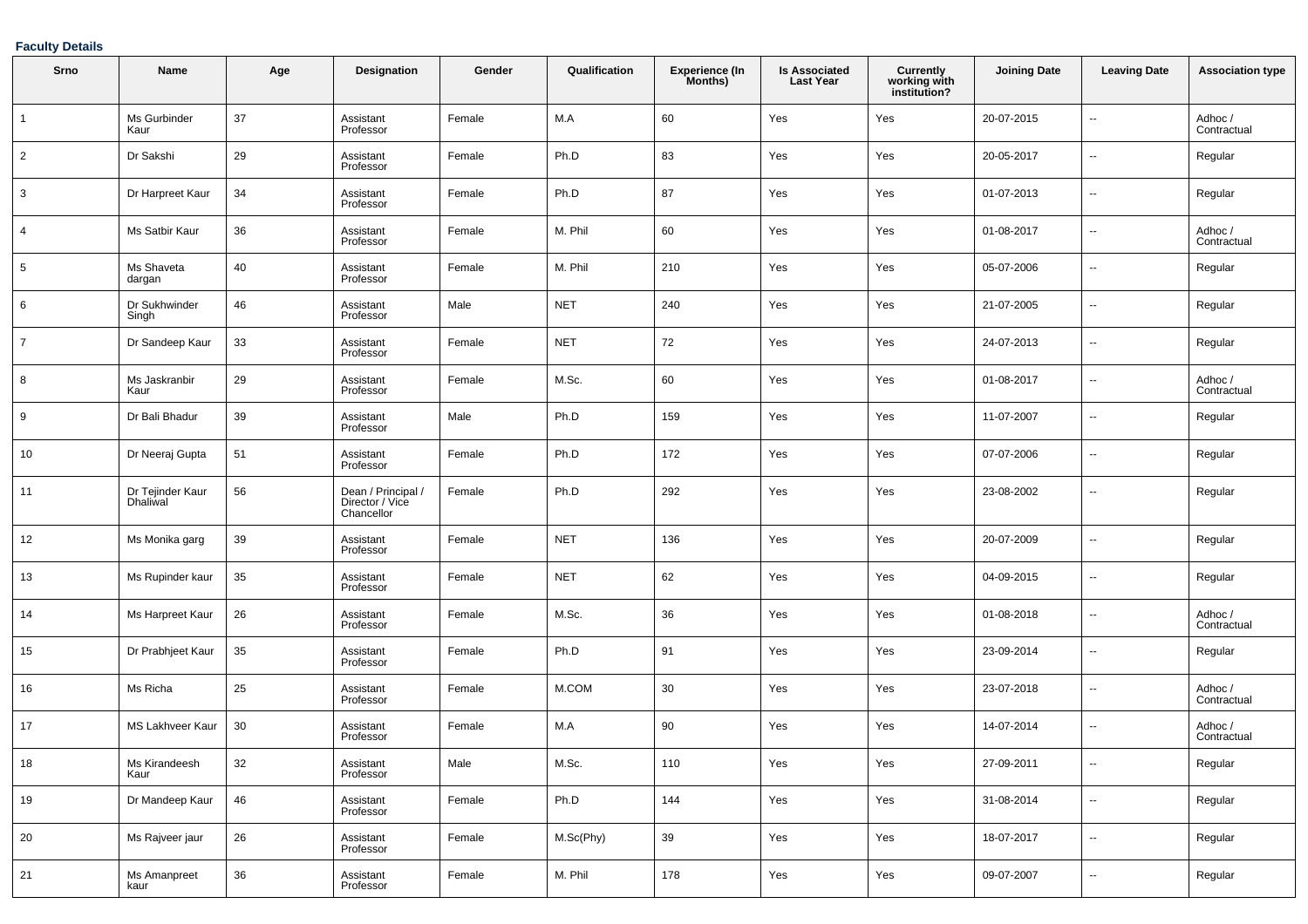| 22     | Dr Rana Baljinder<br>Kaur   | 51 | Assistant<br>Professor | Female | Ph.D       | 324 | Yes | Yes | 01-09-2003 | $\overline{\phantom{a}}$ | Regular                |
|--------|-----------------------------|----|------------------------|--------|------------|-----|-----|-----|------------|--------------------------|------------------------|
| 23     | Ms Paramjt Kaur             | 48 | Assistant<br>Professor | Female | M. Phil    | 156 | Yes | Yes | 24-08-2008 | $\overline{\phantom{a}}$ | Regular                |
| 24     | Ms Navneet Rana             | 36 | Assistant<br>Professor | Female | M. Phil    | 142 | Yes | Yes | 03-09-2014 | $\overline{\phantom{a}}$ | Regular                |
| 25     | Ms Narinder Kaur            | 36 | Assistant<br>Professor | Female | M. Phil    | 144 | Yes | Yes | 04-08-2009 | $\overline{\phantom{a}}$ | Adhoc /<br>Contractual |
| 26     | Dr Neena Mehta              | 51 | Assistant<br>Professor | Female | Ph.D       | 254 | Yes | Yes | 01-09-2003 | $\overline{\phantom{a}}$ | Regular                |
| 27     | Dr Jasjeet Kaur             | 58 | Associate<br>Professor | Female | Ph.D       | 324 | Yes | Yes | 10-09-1993 | $\overline{\phantom{a}}$ | Regular                |
| 28     | Ms Varinder Kaur            | 37 | Assistant<br>Professor | Female | M.A        | 42  | Yes | Yes | 01-08-2017 | $\overline{\phantom{a}}$ | Adhoc /<br>Contractual |
| 29     | Ms Seema Rani               | 34 | Assistant<br>Professor | Female | <b>NET</b> | 71  | Yes | Yes | 27-11-2014 | $\overline{\phantom{a}}$ | Regular                |
| 30     | Ms Dilpreet Kaur            | 25 | Assistant<br>Professor | Female | M.Sc(Phy)  | 36  | No  | Yes | 07-08-2018 | $\overline{\phantom{a}}$ | Adhoc /<br>Contractual |
| 31     | Ms Manider Kaur             | 32 | Assistant<br>Professor | Female | M.A        | 60  | Yes | Yes | 28-07-2014 | $\overline{\phantom{a}}$ | Adhoc /<br>Contractual |
| 32     | Ms Amandeep<br>Kaur         | 31 | Assistant<br>Professor | Female | <b>NET</b> | 120 | No  | Yes | 24-07-2018 | $\overline{\phantom{a}}$ | Adhoc /<br>Contractual |
| 33     | Dr Neeta Kumari             | 44 | Assistant<br>Professor | Female | Ph.D       | 142 | Yes | Yes | 01-07-2013 | $\overline{\phantom{a}}$ | Regular                |
| 34     | Ms Ramandeep<br>Kaur        | 33 | Assistant<br>Professor | Female | M.A        | 48  | Yes | Yes | 01-01-2017 | $\overline{\phantom{a}}$ | Other                  |
| 35     | Ms Rimpjeet Kaur            | 29 | Assistant<br>Professor | Female | <b>NET</b> | 86  | Yes | Yes | 27-08-2014 | $\overline{\phantom{a}}$ | Regular                |
| 36     | Ms Sharanjeet<br>Kaur       | 33 | Assistant<br>Professor | Female | M.Sc.      | 87  | Yes | Yes | 19-07-2013 | $\overline{\phantom{a}}$ | Regular                |
| 37     | Ms Amandeep<br>kaur         | 36 | Assistant<br>Professor | Female | M. Phil    | 150 | Yes | Yes | 08-08-2017 | $\overline{\phantom{a}}$ | Adhoc /<br>Contractual |
| 38     | Dr Sunil Kumar              | 42 | Assistant<br>Professor | Male   | Ph.D       | 212 | Yes | Yes | 05-07-2008 | $\overline{\phantom{a}}$ | Regular                |
| 39     | Ms Arti Sharma              | 35 | Assistant<br>Professor | Female | <b>NET</b> | 135 | Yes | Yes | 06-07-2009 | $\overline{\phantom{a}}$ | Regular                |
| 40     | Dr Mandeep Kaur             | 43 | Assistant<br>Professor | Female | Ph.D       | 204 | Yes | Yes | 20-07-2009 | $\overline{a}$           | Regular                |
| 41     | Ms Amritpal Kaur            | 35 | Assistant<br>Professor | Female | <b>NET</b> | 60  | Yes | Yes | 16-07-2015 | $\overline{\phantom{a}}$ | Adhoc /<br>Contractual |
| $42\,$ | Ms Rajdeep Kaur             | 28 | Assistant<br>Professor | Female | M.Sc.      | 36  | Yes | Yes | 01-08-2017 | $\overline{\phantom{a}}$ | Adhoc /<br>Contractual |
| 43     | Dr Navneet Saini            | 37 | Assistant<br>Professor | Female | M. Phil    | 100 | Yes | Yes | 27-06-2012 | $\overline{\phantom{a}}$ | Regular                |
| 44     | <b>MS Payaldeep</b><br>Kaur | 31 | Assistant<br>Professor | Female | $M.A$      | 36  | Yes | Yes | 01-08-2017 | $\overline{\phantom{a}}$ | Adhoc /<br>Contractual |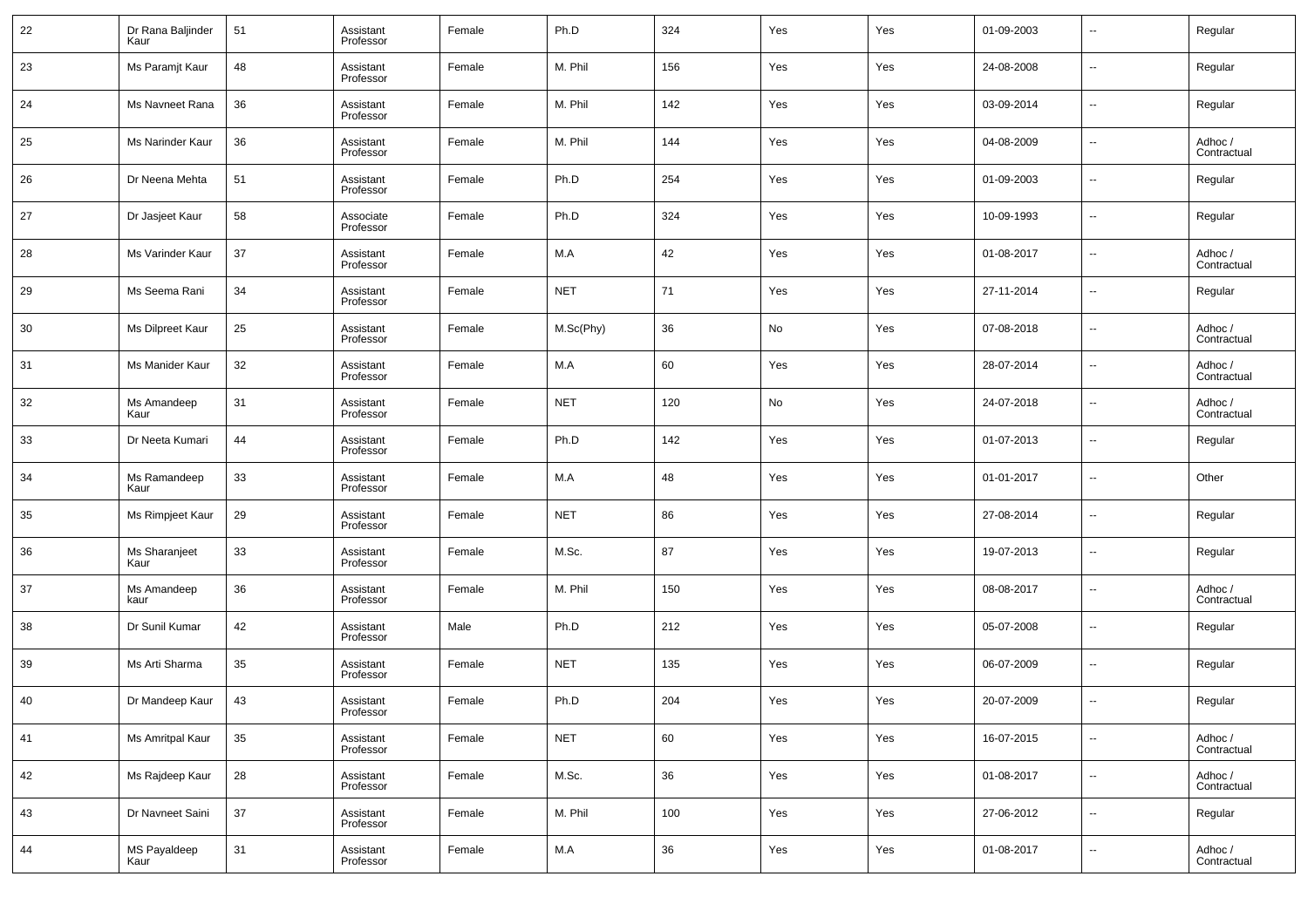| 45 | Ms Ruchi Kalra          | 41 | Assistant<br>Professor | Female | <b>NET</b> | 120    | Yes | Yes | 16-07-2010 | $\overline{\phantom{a}}$ | Regular                |
|----|-------------------------|----|------------------------|--------|------------|--------|-----|-----|------------|--------------------------|------------------------|
| 46 | Ms Roohi                | 38 | Assistant<br>Professor | Female | <b>NET</b> | 111    | Yes | Yes | 07-07-2017 | $\overline{\phantom{a}}$ | Regular                |
| 47 | Ms Navpreet Kaur        | 32 | Assistant<br>Professor | Female | M.Sc.      | 24     | Yes | Yes | 14-07-2018 | $\overline{\phantom{a}}$ | Adhoc /<br>Contractual |
| 48 | Ms Vanita               | 27 | Assistant<br>Professor | Female | M.Sc.      | 24     | Yes | Yes | 21-07-2018 | $\overline{\phantom{a}}$ | Adhoc /<br>Contractual |
| 49 | Dr Sandeep Kaur         | 36 | Assistant<br>Professor | Female | Ph.D       | 72     | Yes | Yes | 20-10-2015 | $\overline{\phantom{a}}$ | Regular                |
| 50 | Dr Jagmeet Kaur         | 35 | Assistant<br>Professor | Female | Ph.D       | 119    | Yes | Yes | 18-07-2011 | $\overline{\phantom{a}}$ | Regular                |
| 51 | Dr Anita                | 35 | Assistant<br>Professor | Female | Ph.D       | 132    | Yes | Yes | 27-09-2011 | $\overline{\phantom{a}}$ | Regular                |
| 52 | Dr Sukhwinder<br>Kaur   | 44 | Assistant<br>Professor | Female | Ph.D       | 167    | Yes | Yes | 25-11-2013 | $\overline{\phantom{a}}$ | Regular                |
| 53 | Dr Rupinder pal<br>Kaur | 36 | Assistant<br>Professor | Female | Ph.D       | 170    | Yes | Yes | 15-06-2008 | $\overline{\phantom{a}}$ | Regular                |
| 54 | Ms Monika Juneja        | 38 | Assistant<br>Professor | Female | M. Phil    | 150    | Yes | Yes | 17-07-2008 | $\overline{\phantom{a}}$ | Regular                |
| 55 | Dr Amanpreet Gill       | 38 | Assistant<br>Professor | Female | Ph.D       | 132    | Yes | Yes | 01-08-2009 | $\overline{\phantom{a}}$ | Regular                |
| 56 | Ms Satinderpal<br>Kaur  | 40 | Assistant<br>Professor | Female | M. Phil    | 213    | Yes | Yes | 31-07-2007 | $\overline{\phantom{a}}$ | Regular                |
| 57 | Dr Jagdish Kumar        | 45 | Assistant<br>Professor | Male   | Ph.D       | 196    | Yes | Yes | 02-08-2004 | $\overline{\phantom{a}}$ | Regular                |
| 58 | Ms Amanpreet<br>Kaur    | 31 | Assistant<br>Professor | Female | M.A        | 82     | Yes | Yes | 10-01-2014 | $\overline{\phantom{a}}$ | Regular                |
| 59 | Dr Nirmaljeet kaur      | 44 | Assistant<br>Professor | Female | Ph.D       | 228    | Yes | Yes | 01-09-2003 | $\overline{\phantom{a}}$ | Regular                |
| 60 | Ms Gagandeep<br>Kaur    | 40 | Assistant<br>Professor | Female | M. Phil    | 168    | Yes | Yes | 01-07-2013 | $\overline{\phantom{a}}$ | Regular                |
| 61 | Mr Mandeep<br>Singh     | 46 | Assistant<br>Professor | Male   | <b>NET</b> | 126    | Yes | Yes | 02-09-2015 | $\overline{\phantom{a}}$ | Regular                |
| 62 | Ms Jagdeep Kaur         | 26 | Assistant<br>Professor | Female | M.Sc.      | 36     | No  | Yes | 01-08-2017 | $\overline{\phantom{a}}$ | Adhoc /<br>Contractual |
| 63 | Ms Kirandeep kaur       | 25 | Assistant<br>Professor | Female | M.Sc.      | 24     | No  | Yes | 07-08-2018 | $\overline{\phantom{a}}$ | Adhoc /<br>Contractual |
| 64 | Ms Ramandeep<br>Kaur    | 28 | Assistant<br>Professor | Female | <b>NET</b> | $24\,$ | Yes | Yes | 06-08-2018 | $\overline{\phantom{a}}$ | Adhoc /<br>Contractual |
| 65 | Ms Shalima              | 28 | Assistant<br>Professor | Female | M.Sc.      | 24     | Yes | Yes | 21-07-2018 | $\overline{\phantom{a}}$ | Adhoc /<br>Contractual |
| 66 | Mandeep Kaur            | 27 | Assistant<br>Professor | Female | M.Sc.      | 12     | No  | Yes | 09-08-2019 | $\overline{\phantom{a}}$ | Adhoc /<br>Contractual |
| 67 | Kirandeep Kaur          | 32 | Assistant<br>Professor | Female | M.Sc.      | 12     | Yes | Yes | 01-08-2019 | $\overline{\phantom{a}}$ | Adhoc /<br>Contractual |